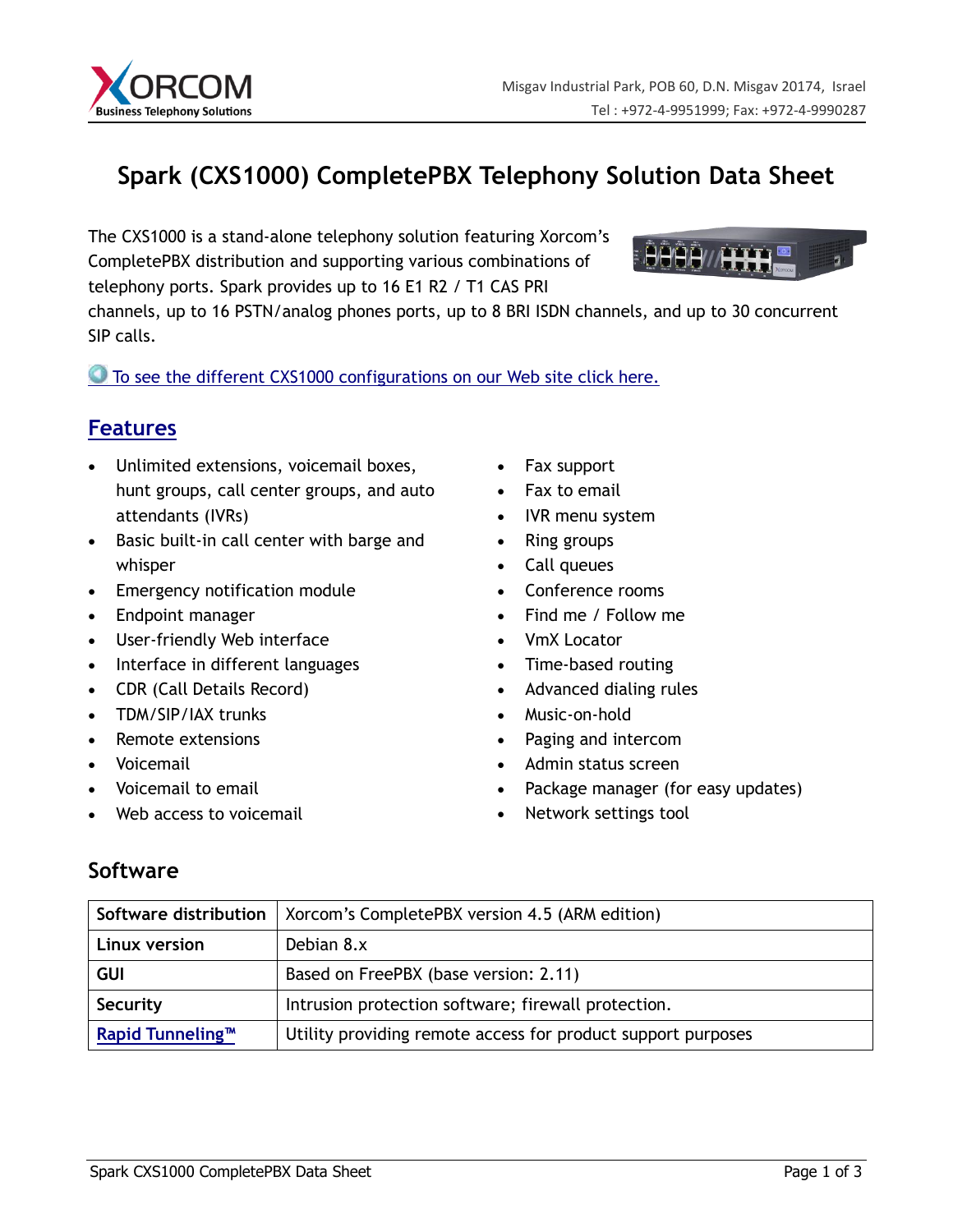

#### **Hardware**

| <b>Processor</b>                                    | 900MHz quad-core ARM Cortex-A7 CPU                           |
|-----------------------------------------------------|--------------------------------------------------------------|
| Micro SD (flash memory)                             | 8 GB (optional upgrade to 32 GB)                             |
| <b>RAM</b>                                          | 1 GB                                                         |
| <b>USB</b>                                          | 2 external USB 2.0                                           |
| <b>Video</b>                                        | <b>HDMI</b>                                                  |
| I/O Ports (optional and model-specific)             | Input/Output ports for Asterisk peripheral device<br>support |
| Rapid PA <sup>™</sup> (optional and model-specific) | Public Address capability for FXS port(s)                    |

#### **Telephony**

| Maximum number of concurrent calls        | 30 (SIP only); 16 (PRI / BRI / FXS)                                                                                                                                                                                                                                                            |
|-------------------------------------------|------------------------------------------------------------------------------------------------------------------------------------------------------------------------------------------------------------------------------------------------------------------------------------------------|
| Maximum number of built in analog ports   | 16                                                                                                                                                                                                                                                                                             |
| Maximum telephony modules supported       | $\overline{2}$                                                                                                                                                                                                                                                                                 |
| <b>Supported Xorcom telephony modules</b> | PRI ( $\frac{1}{2}$ port - up to 16 channels)<br>$\bullet$<br>8 ports FXS<br>$\bullet$<br>8 port FXS + I/O ports<br>$\bullet$<br>8 ports FXO<br>$\bullet$<br>2 ports FXO, 6 ports FXS + I/O ports<br>$\bullet$<br>6 ports FXO, 2 ports FXS<br>$\bullet$<br>Up to 8 BRI ISDN ports<br>$\bullet$ |

#### **Network**

Ethernet port (10/100 Mb)

#### **Maintenance and Support**

- Monitor and keyboard support
- [Rapid Tunneling™](http://www.xorcom.com/rapid-tunneling) utility providing secure remote access for product support purposes
- Internet updates